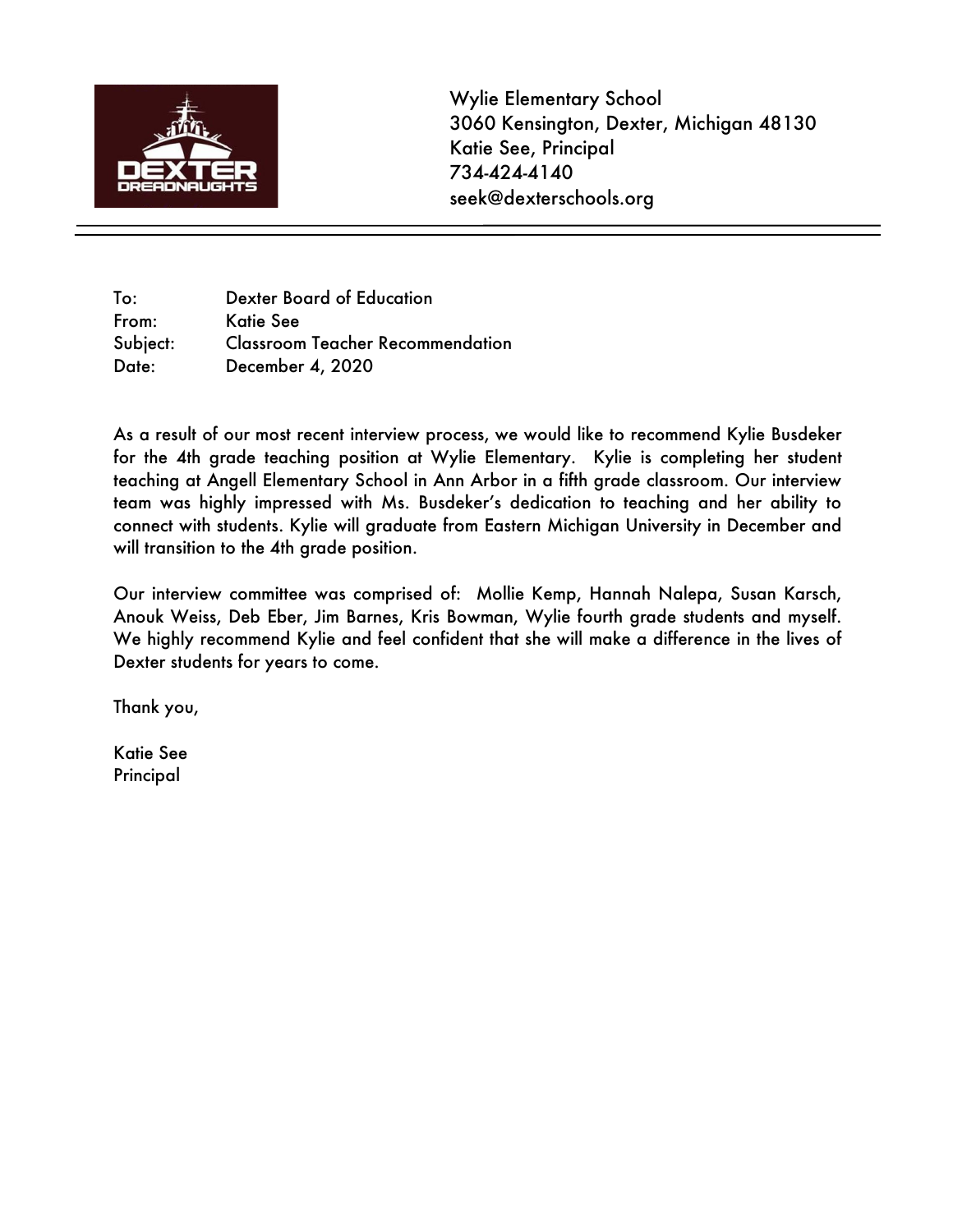# KYLIE BUSDEKER

First Year Elementary Teacher



(contact info redacted)

### **EDUCATION**

#### **ANTICIPATED BACHELOR OF SCIENCE IN ELEMENTARY EDUCATION LANGUAGE ARTS COMPREHENSIVE**

Eastern Michigan University | Ypsilanti, MI  $2016 - 2020$ 

## **CERTIFICATIONS**

#### **MICHIGAN TEACHING CERTIFICATE | ANTICIPATED DEC. 2020** K-5 All Subjects 6-8 English Language Arts

## **AWARDS / HONORS**

**ANTICIPATED EASTERN MICHIGAN HONORS COLLEGE GRADUATE** Summa Cum Laude

## **PROFESSIONAL AFFILIATION**

**KAPPA DELTA PI INTERNATIONAL HONOR SOCIETY**  Membership Chair 2019 – 2020

**NATIONAL EDUCATION ASSOCIATION** 2020

## **TEACHING EXPERIENCE**

#### **STUDENT TEACHER**

ANGELL ELEMENTARY SCHOOL | ANN ARBOR, MI | SEPT. 2020 – DEC. 2020

- Implemented and assessed reading, writing, math, and social studies curriculum.
- Designed and administered virtual language arts unit.
- Developed policies and procedures for efficient virtual classroom operations.
- **KEY ACHIEVEMENT:** Sponsored a virtual STEAM club

#### **PRE-STUDENT TEACHER**

OWEN INTERMEDIATE SCHOOL | BELLEVILLE, MI | SEPT. 2019 – DEC. 2019

- Assisted in a reading intervention classroom with fifth and sixth grade students.
- Facilitated guided reading lessons.
- Read with and observed students in small reading groups.

#### **PRE-STUDENT TEACHER**

EDGEMONT ELEMENTARY SCHOOL | BELLEVILLE, MI | JAN. 2019 – APR. 2019

- Observed and instructed students in a third and fourth grade classroom.
- Created and taught direct lesson plan incorporating mentor text.
- Worked one-on-one with students requiring additional support.

## **JOB EXPERIENCE**

**SENIOR SHIFT MANAGER | FEB. 2017 – NOV. 2020 GENERAL STAFF MEMBER | NOV. 2014 – FEB. 2017** GOODRICH QUALITY THEATERS | ANN ARBOR, MI

- Responsible for general oversight of all theater operations, including staff training, customer service, and projection systems.
- Developed excellent problem-solving and customer service skills.
- Produced content for all on-site social media accounts.

#### **YOUTH CHEERLEADING COACH | 2015 – 2017**

DEXTER COMMUNITY SCHOOLS | DEXTER, MI

- Taught cheers, dances, and stunts to cheerleaders in grades third-sixth.
- Implemented behavior management strategies and proper safety measures.
- Collaborated with other coaches to learn best practices.